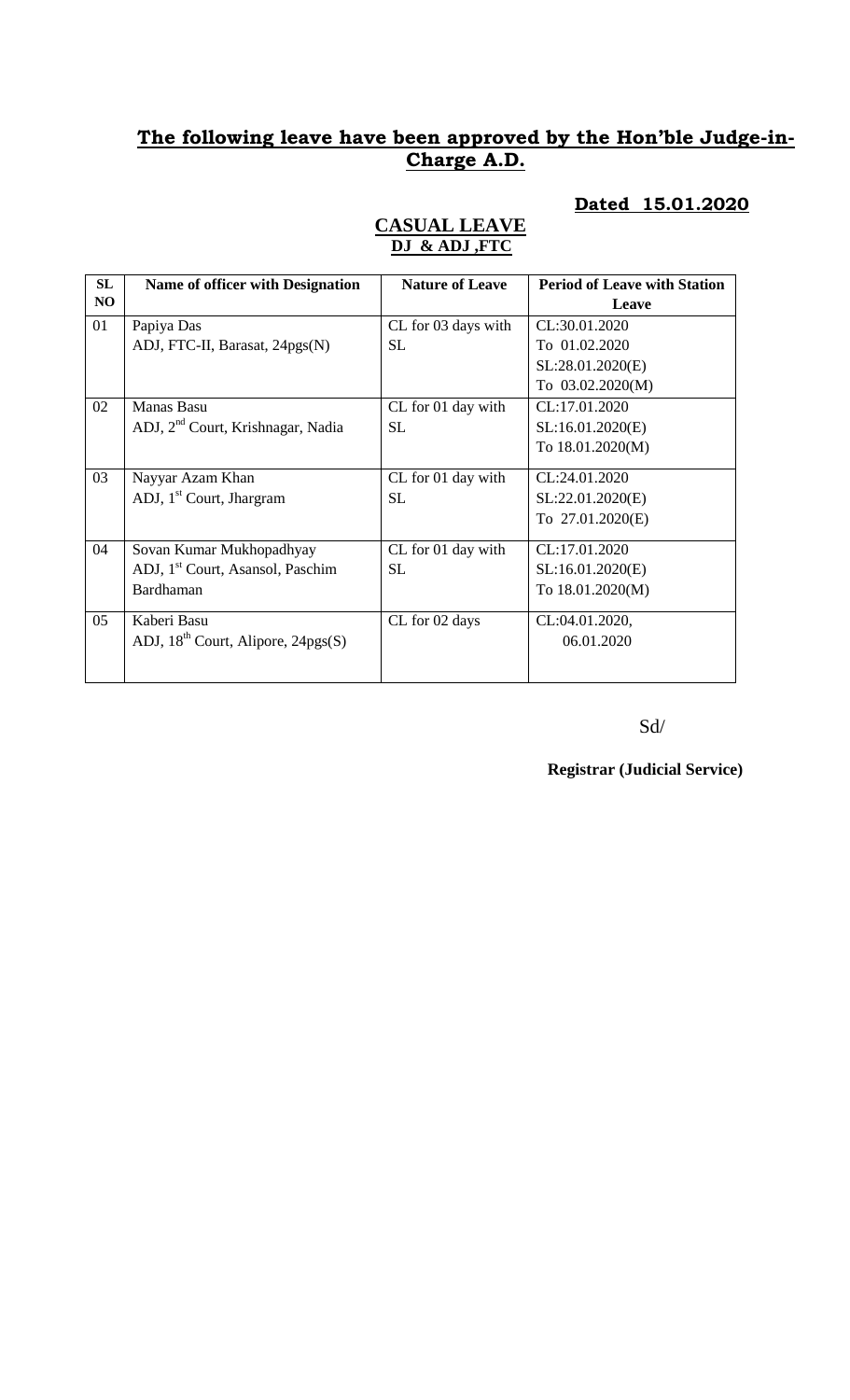#### **Dated 15.01.2020**

| <b>SL</b>      | <b>Name of officer with Designation</b>          | <b>Nature of Leave</b> | <b>Period of Leave with</b> |
|----------------|--------------------------------------------------|------------------------|-----------------------------|
| N <sub>O</sub> |                                                  |                        | <b>Station Leave</b>        |
| 02             | Prasanta Kumar Sil                               | CL for 01 day          | CL:03.01.2020               |
|                | ADJ, 3 <sup>rd</sup> Court, Hooghly Sadar        |                        |                             |
|                |                                                  |                        |                             |
| 03             | Srmayi Kundu                                     | CL for 01 day with     | CL:04.01.2020               |
|                | ADJ, FTC-I, Barasat, 24pgs(N)                    | <b>SL</b>              | SL:03.01.2020(E)            |
|                |                                                  |                        | To 06.01.2020(M)            |
|                |                                                  |                        |                             |
| 07             | Samyajit Mukhopadhyay                            | CL for 02 days with    | CL:03.01.2020,              |
|                | ADJ, 2 <sup>nd</sup> Court, Lalbagh, Murshidabad | <b>SL</b>              | 04.01.2020                  |
|                |                                                  |                        | SL:02.01.2020(E)            |
|                |                                                  |                        | To $06.01.2020(M)$          |

# **CASUAL LEAVE DJ & ADJ ,FTC**

Sd/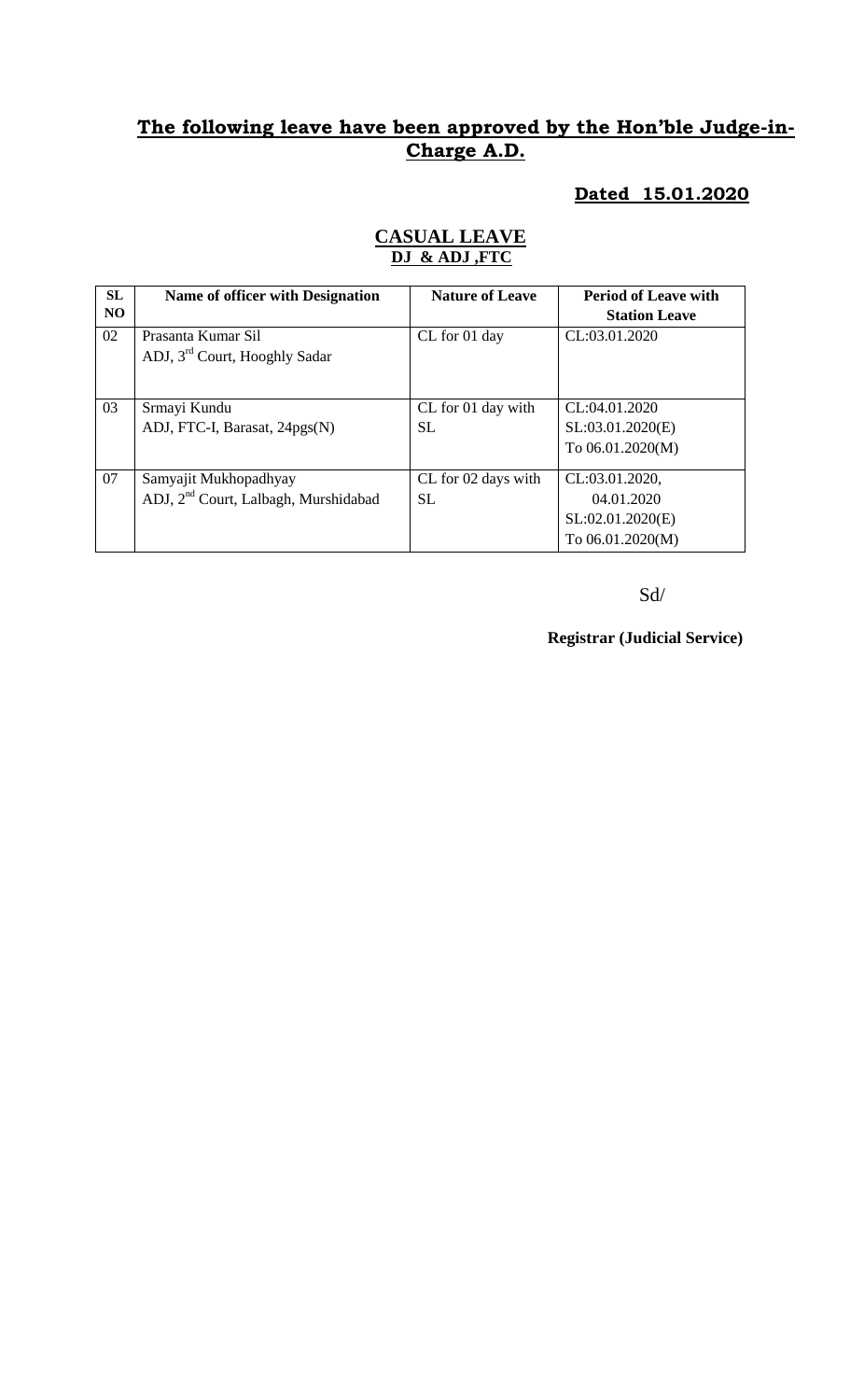#### **Dated : 15.01.2020**

### **DJ / ADJ**

| SL | Name of officer with                                                    | <b>Nature of Leave</b>   | <b>Period of Leave with Station</b> |
|----|-------------------------------------------------------------------------|--------------------------|-------------------------------------|
| NO | <b>Designation</b>                                                      |                          | <b>Leave</b>                        |
| 01 | Sri Bibhuti Khesong<br>ADJ, $4^{\text{th}}$ Court, Paschim<br>Medinipur | Earned Leave for 04 days | From 15.01.2020 to 18.01.2020       |

### **ADJ, FTC/ CJ(SD)**

| SL | Name of officer with                                                      | <b>Nature of Leave</b>       | <b>Period of Leave with Station</b> |
|----|---------------------------------------------------------------------------|------------------------------|-------------------------------------|
| NO | <b>Designation</b>                                                        |                              | Leave                               |
| 02 | Smt. Shrutirupa Ghosh (Majee)<br>$CJ(SD)$ , 1 <sup>st</sup> Court, Malda. | Child Care Leave for 20 days | From 10.02.2020 to 29.02.2020       |

#### **JM**

| SL<br>NO. | Name of officer with<br><b>Designation</b>                                             | <b>Nature of Leave</b>       | <b>Period of Leave with Station</b><br>Leave |
|-----------|----------------------------------------------------------------------------------------|------------------------------|----------------------------------------------|
| 03        | Smt. Keya Mandal (Raha)<br>JM, $2nd$ Court, Malda                                      | Child Care Leave for 36 days | From 07.02.2020 to 13.03.2020                |
| 04        | Smt Nirupama Das Bhowmik,<br>Principal Magistrate, JJB,<br>Balurghat, Dakshin Dinajpur | Child Care Leave for 33 days | From 17.01.2020 to 18.02.2020                |

#### **CJM**

| $\rm SL$ | Name of officer with       | <b>Nature of Leave</b>       | <b>Period of Leave with Station</b> |
|----------|----------------------------|------------------------------|-------------------------------------|
| NO       | <b>Designation</b>         |                              | Leave                               |
| 05       | Smt Rimpa Roy CJM, Purulia | Child Care Leave for 21 days | From 01.02.2020 to 21.02.2020       |

#### **CJ(JD)**

| SL             | Name of officer with                           | <b>Nature of Leave</b>   | <b>Period of Leave with Station</b> |
|----------------|------------------------------------------------|--------------------------|-------------------------------------|
| N <sub>O</sub> | <b>Designation</b>                             |                          | <b>Leave</b>                        |
| 06             | Mr. Pushpendu Mondal<br>CJ(JD), Chachal, Malda | Earned Leave for 13 days | From 03.02.2020 to 15.02.2020       |

Sd/-